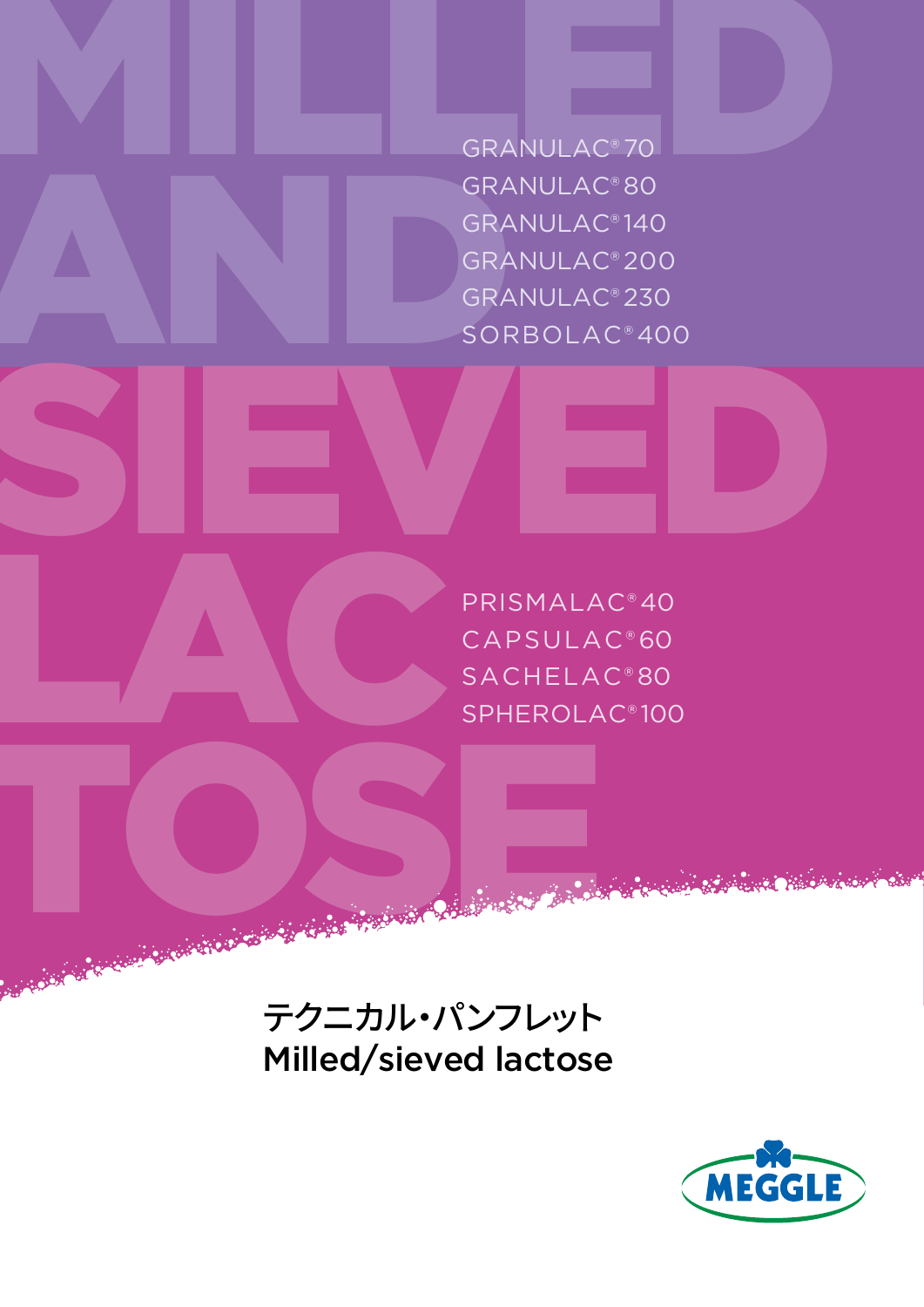## MEGGLEのα乳糖–水和物グレード:粉砕・篩過

#### 基本情報

各種剤形における化学的・物理的安定性、結合剤・賦形剤としての万能性、 入手の容易さを理由に、α乳糖一水和物結晶は医薬品製剤に長年使用され ています [1]。 再結晶化した乳糖水和物を粉砕あるいは篩別することによっ て、物理的特性や機能性に変化が生じます。

粉砕行程では、より細かく、鋭利な粒子が形成され、造粒工程において有益 に作用する凝集性が付与されます。圧縮工程では、脆性破壊によって粗い表 面が生成され、圧縮力の向上につながります [2]。MEGGLEの粉砕α乳糖一 水和物は、乾式造粒・湿式造粒における賦形剤として国内外多数の製薬企 業で用いられています。

大きさの異なる乳糖結晶を分別したものが粗粒篩別乳糖であり、粒度・粒子 形状別の流動性がみられるため、製造スピード改善に寄与します。 MEGGLEの篩別α乳糖一水和物は少量の凝集体を伴う単結晶であり、粉体 流動性が重要とされる製剤に対して、ひときわ適しています。

MEGGLEの篩別乳糖および粉砕乳糖の各製品は明確に定められた製造工 程により生成されるため、結晶化度が高くなっております。

# レギュレーション・品質情報

MEGGLEの粉砕乳糖(GranuLac® 70, GranuLac® 80, GranuLac® 140, GranuLac® 200, GranuLac® 230, SorboLac® 400) および篩別乳糖 (PrismaLac® 40, CapsuLac® 60, SacheLac® 80, SpheroLac® 100) は、日米欧三薬局方(Ph. Eur.、USP-NF、JP)で国際調和がなされた医薬品 各条に準拠しています。

規格書および規制文書はwww.meggle-pharma.comからダウンロードで きます。

MEGGLEは、医薬品の基準に合致した乳糖の幅広いポートフォリオを提供 しており、一部はダブルソース化しております。(Wasserburg, Germany and Le Sueur, USA)

ドイツ、ヴァッサーブルグの医薬専用製造設備は、DIN ISO 9001:2015の認 証を取得しており、Joint IPEC-PQG (Good Manufacturing Practices Guide for Pharmaceutical Excipients)とUSP-NF General Chapter <1078> GOOD MANUFACTURING PRACTICES FOR BULK PHARMACEUTICAL EXCIPIENTSに準拠したGMPを導入しています。 MEGGLEは、2014年以降、EXCiPACT™の認証を受けた医薬品添加剤製造 者/供給者です。

MEGGLEでは篩別、粉砕、造粒、スプレードライ、コ・プロセスの乳糖を扱っ ておりますが、全ての製品はヴァッサーブルグで製造することができます。 ミネソタ州Le Sueurにある米国の製造拠点では、同一の品質基準で製造し ており、同じ文書類を提供しています。また、MEGGLEはIPEC(国際医薬品 添加剤協会)の会員です。

MEGGLEは、原料調達の持続可能性、製造基準および効率性に多くの投資 をしています。また、環境保護にも積極的に取り組んでいます。製品の品質を 保証するために、医薬品の基準への深い関与と順守は引き続き私たちの最 優先事項です。

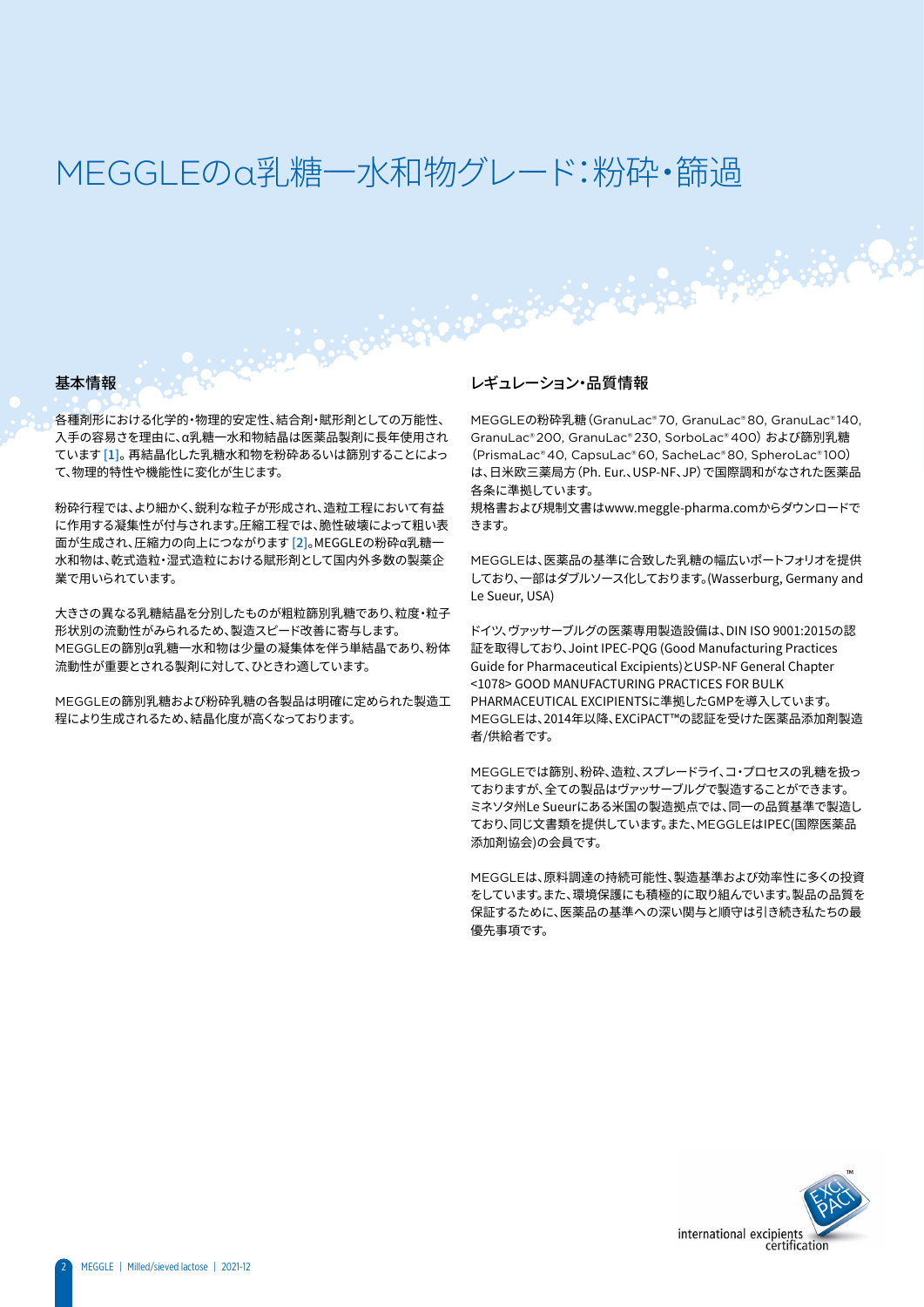#### Application

粉砕乳糖と篩別乳糖では物理学的特性に顕著な違いがみられ、それぞれ用 途が異なります。以下の用途に適しています。

| Areas of application  |        |      |                                                                                     |      |         |               |   |         |
|-----------------------|--------|------|-------------------------------------------------------------------------------------|------|---------|---------------|---|---------|
| Milled/sieved lactose |        |      |                                                                                     |      |         |               |   |         |
| Alpha-lactose         | カプセル充填 | 錠剤   |                                                                                     |      | 粉体混合    | その他           |   |         |
| monohydrate           |        |      |                                                                                     |      |         |               |   |         |
|                       | カプセル充填 | 直接打錠 | 乾式造粒                                                                                | 湿式造粒 | 混合、     | フレーバー強化 発酵用培地 |   | 押し出し球形化 |
|                       |        |      |                                                                                     |      | プレミックス、 |               |   |         |
|                       |        |      |                                                                                     |      | 分包、倍散   |               |   |         |
| 粉碎                    | O      | -    |                                                                                     |      |         |               |   | ٠       |
| 篩別                    | +      | -    |                                                                                     | -    |         |               | - | -       |
|                       |        |      | $+$ = Highly suitable $\circ$ = Suitable $\circ$ = Poor performance/not recommended |      |         |               |   |         |

Antonio de la Companya de la Companya de la Companya de la Companya de la Companya de la Companya de la Companya

### 利点

| 粉砕         | 篩別         |
|------------|------------|
| - 良好な圧縮性   | - 卓越した流動性  |
| – 狭い粒度分布   | – 狭い粒度分布   |
| - 良好な混合特性  | - 良好な混合特性  |
| – 保存安定性    | – 保存安定性    |
| - バッチ間の一貫性 | - バッチ間の一貫性 |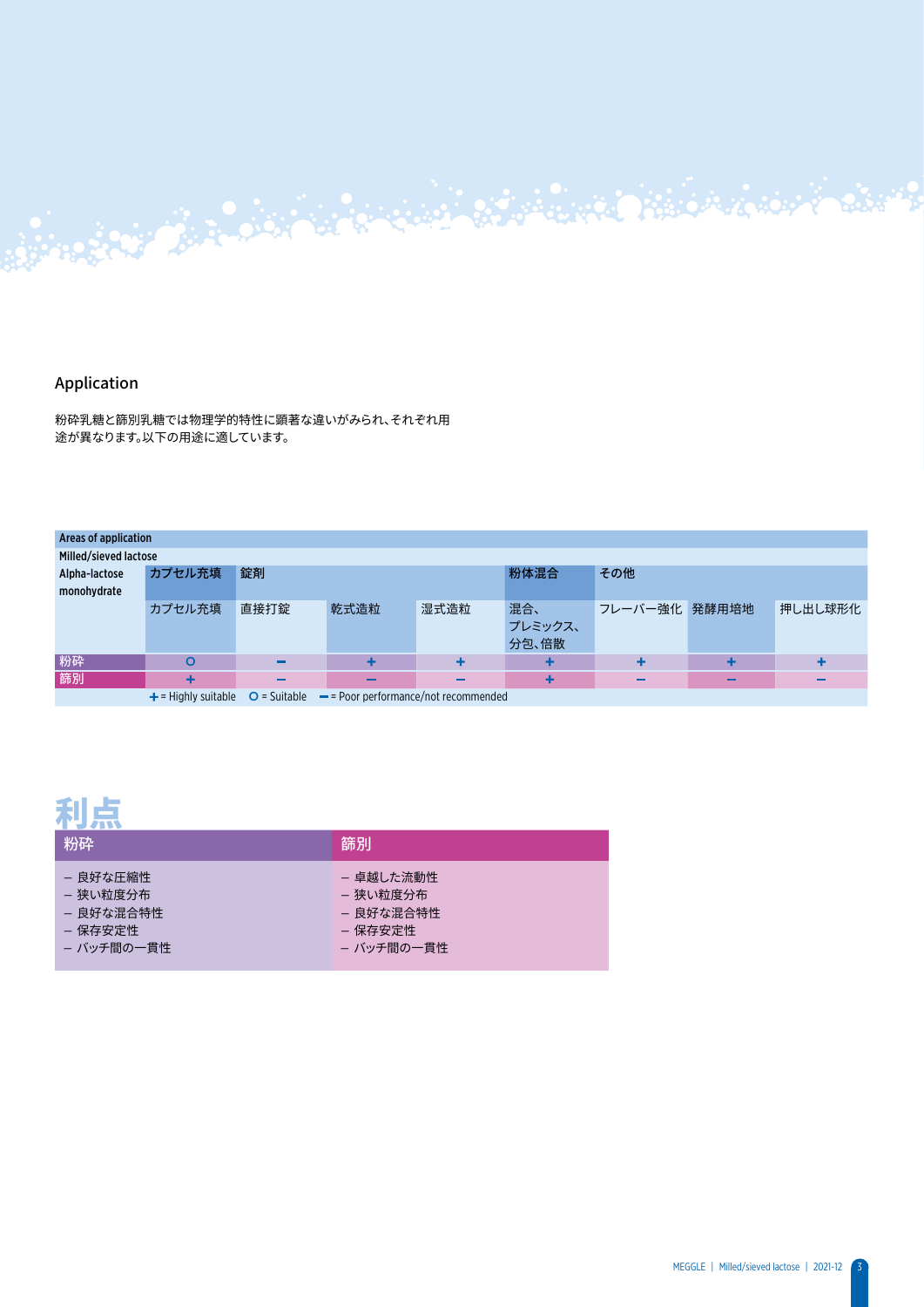#### 粒度分布 (PSD)

MEGGLEのα乳糖一水和物結晶は、お客様の多様なニーズに対応した各種 粒度分布のグレードをそろえております。Figures 1 および 2はMEGGLEの 粉砕乳糖・篩別乳糖のレーザー回析による代表的な粒度分布です。

Figures 3 および 4 はエアジェットシーブ(粉砕乳糖)および振動篩(篩別乳 糖)による粒度分布の規格値と代表的な平均値です。これらのパラメータは 工程内管理試験により常にモニタリングされており、MEGGLEの粉砕乳糖・ 篩別乳糖の粒度分布規格の一部となっています。



**Figure 1:** MEGGLEの粉砕乳糖グレードGranuLac ® 70, 80, 140, 200, 230, SorboLac ® 400の代表的な累積PSDと密度分布。Sympatec®/Helos & Rodos particle size analyzerによる分析。





**Figure 2:** MEGGLEの篩別乳糖グレードPrismaLac ® 40, CapsuLac ® 60, SacheLac ® 80, SpheroLac ® 100の代表的な累積PSDと密度分布。Sympatec®/Helos & Rodos particle size analyzerによる分析。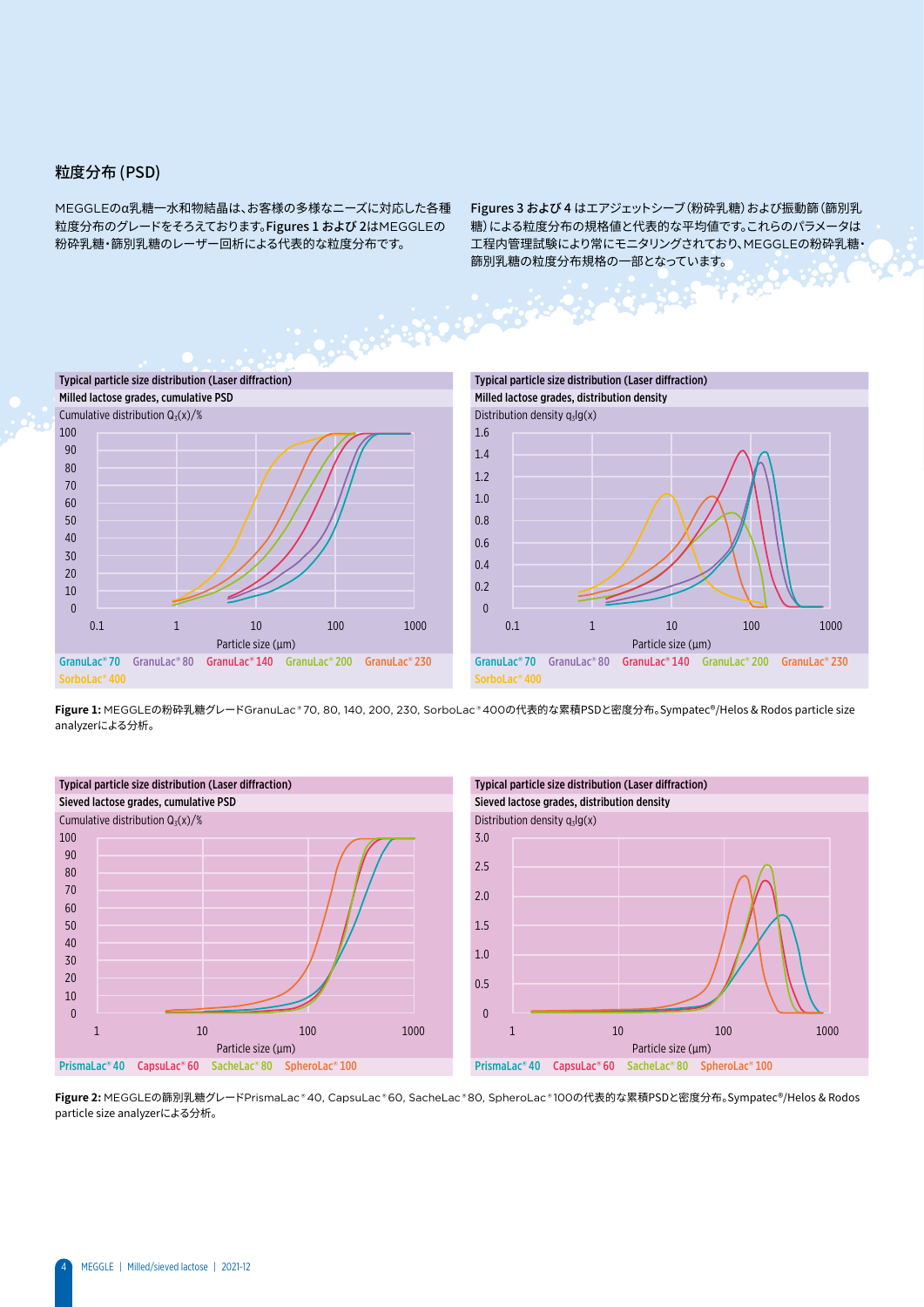#### Sieve data – milled lactose (German-origin)

|                 | 乳糖の種類             | GranuLac <sup>®</sup> 70 | GranuLac®80       | GranuLac®140      | GranuLac® 200     | GranuLac <sup>®</sup> 230 | SorboLac <sup>®</sup> 400 |
|-----------------|-------------------|--------------------------|-------------------|-------------------|-------------------|---------------------------|---------------------------|
|                 |                   | specified/typical        | specified/typical | specified/typical | specified/typical | specified/typical         | specified/typical         |
| 粒度分布            | $<$ 32 $\mu$ m    |                          |                   | NMT 40%/34%       | 45-75%/53%        | 74%                       | NLT 90%/98%               |
| Method:         | $<$ 52 $\mu$ m    |                          | 20-42%/31%        |                   |                   |                           |                           |
| Air-jet sieving | $& 63 \text{ µm}$ |                          |                   |                   |                   | NLT 90 %/ 98%             | /100%                     |
|                 | $< 100$ um        | 40-60%/ 51%              |                   | NLT 80 %/87 %     | NLT 90%/95%       | $/100\%$                  |                           |
|                 | $<$ 212 $\mu$ m   |                          | NLT 95 %/98 %     |                   |                   |                           |                           |
|                 | $< 400$ um        | NLT 95%/100%             |                   |                   |                   |                           |                           |

**Figure 3.1:** MEGGLEの 粉砕乳糖グレードのAir Jet SieveによるPSD規格 (太字)。永続的な工程内 管理から得た代表値を併<br>記。

| 日生か フはたい状態であ<br>記。 | Sieve data - milled lactose (US-origin) |                   |                          |                             |                           | Figure 3.2: MEGGLEO         |
|--------------------|-----------------------------------------|-------------------|--------------------------|-----------------------------|---------------------------|-----------------------------|
|                    |                                         | 乳糖の種類             | GranuLac <sup>®</sup> 70 | GranuLac <sup>®</sup> $140$ | GranuLac <sup>®</sup> 200 | 粉砕乳糖グレードのエア<br>ージェットシーブによる粒 |
|                    |                                         |                   | specified                | specified                   | specified                 | 度分布(米国製造拠点)                 |
|                    | 粒度分布                                    | $< 32 \text{ nm}$ |                          | <b>NMT 40%</b>              | $45 - 75%$                |                             |
|                    | Method:                                 | $& 63$ um         |                          |                             |                           |                             |
|                    | Air-jet sieving                         | $< 100$ um        | $40 - 60%$               | <b>NLT 80%</b>              | <b>NLT 90%</b>            |                             |
|                    |                                         | $< 400$ um        | <b>NLT 95%</b>           |                             |                           |                             |

| Sieve data - sieved lactose (German-origin) |                       |                           |                          |                   |                   |
|---------------------------------------------|-----------------------|---------------------------|--------------------------|-------------------|-------------------|
|                                             | 乳糖の種類                 | PrismaLac <sup>®</sup> 40 | CapsuLac <sup>®</sup> 60 | SacheLac®80       | SpheroLac®100     |
|                                             |                       | specified/typical         | specified/typical        | specified/typical | specified/typical |
| 粒度分布                                        | $63 \mu m$<br>$\prec$ |                           |                          |                   | NMT 20%/<br>9%    |
| Method:                                     | $< 100 \mu m$         |                           | NMT 10 %/ 3%             | NMT 20%/3%        |                   |
| Mechanical sieve shaker                     | $<$ 150 $\mu$ m       |                           | /9%                      |                   | /70%              |
|                                             | $< 200$ um            | <b>NMT10%/</b><br>4%      |                          |                   | NLT 75%/ 97%      |
|                                             | $<$ 250 $\mu$ m       |                           | 40-70%/50%               | /51%              | $/100\%$          |
|                                             | $< 400 \mu m$         |                           | NLT 90%/99%              | NLT 98%/99%       |                   |
|                                             | $< 500$ um            | / 58%                     |                          |                   |                   |
|                                             | $< 630$ um            | 88%                       | <b>NLT 97%</b>           |                   |                   |
|                                             | $< 800 \mu m$         | NLT 97%/100%              |                          |                   |                   |

**Figure 4:** MEGGLEの篩 別乳糖グレードの振動篩 によるPSD規格(太字)。永 続的な工程内管理から得 た代表値を併記。

#### バッチ間の整合性

乳糖製造におけるMEGGLEの長年にわたる歴史と経験および幅広い技術 的専門知識により、全ての乳糖製品において、バッチ間の一貫性がみられま す。製品の一貫性と品質は、恒常的に実施している工程内試験および製品試 験から確認できます。詳細については、www.meggle-pharma.comをご確 認ください。

#### Isotherms

MEGGLEの粉砕乳糖・篩別乳糖製品は、相対湿度90%(20°C)を下回る条 件下では水分吸着はわずかです。Figure 5 はGranuLac® 200の吸脱着等 温線です。



**Figure 5:** 例としてGranuLac® 200を用いたα-乳糖水和物吸脱着等温線(20℃) SPSx-1µ吸湿アナライザーで実施した分析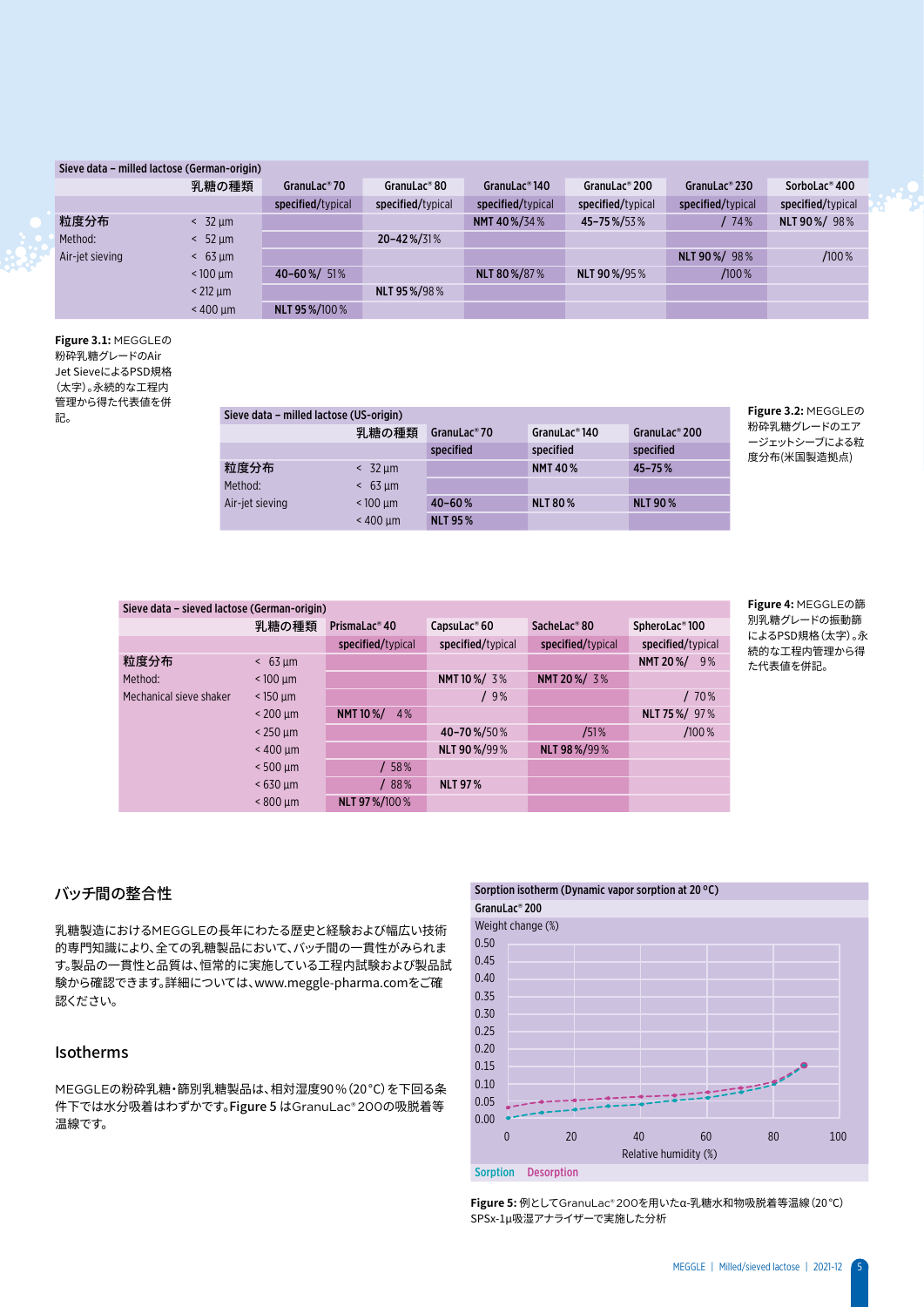#### Scanning electron micrograph (SEM)

粉砕乳糖と篩別乳糖は異なる形態を示します。篩別乳糖は、大部分の粗粒ト マホーク型単結晶と極少量の凝集体で構成されるのに対し、粉砕乳糖は乳 糖の微粒子から構成されます。粉砕乳糖の破壊された鋭利な外観は粉砕工 程で生じるものです (figure 6).

## **Figure 6:** ZEISS Ultra 55 FESEM (U=5 kV; Au/Pd スパ 。<br>ッタ)による、MEGGLEの粉砕/篩別乳糖のSEM画像 粉砕 篩別 **GranuLac® 80 GranuLac® 70 GranuLac® 140 GranuLac® 200 GranuLac® 230 SorboLac® 400 PrismaLac® 40 CapsuLac® 60 SacheLac® 80 SpheroLac® 100** *800 µm 800 µm 800 µm 800 µm 400 µm 400 µm 400 µm 400 µm 400 µm 400 µm*

#### Functional related characteristics

#### **Powder flow**

粉体の流動性は製剤開発と製品製造において重要とされる機 能特性です。篩別乳糖と粉砕乳糖では形態・粒度分布が異なる ことから、流動性もそれぞれ異なります。安息角、かさ密 度、FlowRatex®による流量/流動性指数から判断できるよう に、篩別乳糖は粉砕乳糖に比べて優れた流動性を示します (figures 7, 8 および 9).

#### 光电性

| かいキケーエ                        |              |                |                |                      |              |
|-------------------------------|--------------|----------------|----------------|----------------------|--------------|
| Milled/sieved lactose         |              |                |                |                      |              |
|                               | Angle of     | <b>Density</b> | <b>Density</b> | <b>Hausner ratio</b> | Carr's index |
|                               | repose $(°)$ | bulk $(g/l)$   | tapped $(g/I)$ |                      | $(\%)$       |
| 粉砕                            |              |                |                |                      |              |
| GranuLac <sup>®</sup> 70      | 43           | 710            | 910            | 1.28                 | 21.98        |
| GranuLac <sup>®</sup> 80      | -            | 670            | 950            | 1.42                 | 29.50        |
| GranuLac <sup>®</sup> $140$   | 52           | 630            | 890            | 1.41                 | 29.21        |
| GranuLac <sup>®</sup> 200     | 55           | 530            | 820            | 1.55                 | 35.37        |
| GranuLac <sup>®</sup> 230     | 56           | 460            | 760            | 1.65                 | 39.47        |
| SorboLac <sup>®</sup> 400     | 52           | 330            | 590            | 1.79                 | 44.07        |
| 篩別                            |              |                |                |                      |              |
| PrismaLac <sup>®</sup> 40     | 34           | 440            | 540            | 1.23                 | 18.52        |
| CapsuLac <sup>®</sup> 60      | 33           | 570            | 700            | 1.23                 | 18.57        |
| SacheLac®80                   | 32           | 570            | 710            | 1.25                 | 19.72        |
| SpheroLac <sup>®</sup> 100 38 |              | 690            | 870            | 1.26                 | 20.69        |

**Figure 7:** MEGGLEの粉砕/篩別乳糖が示す粉体の流動性を表す一般的な技術値。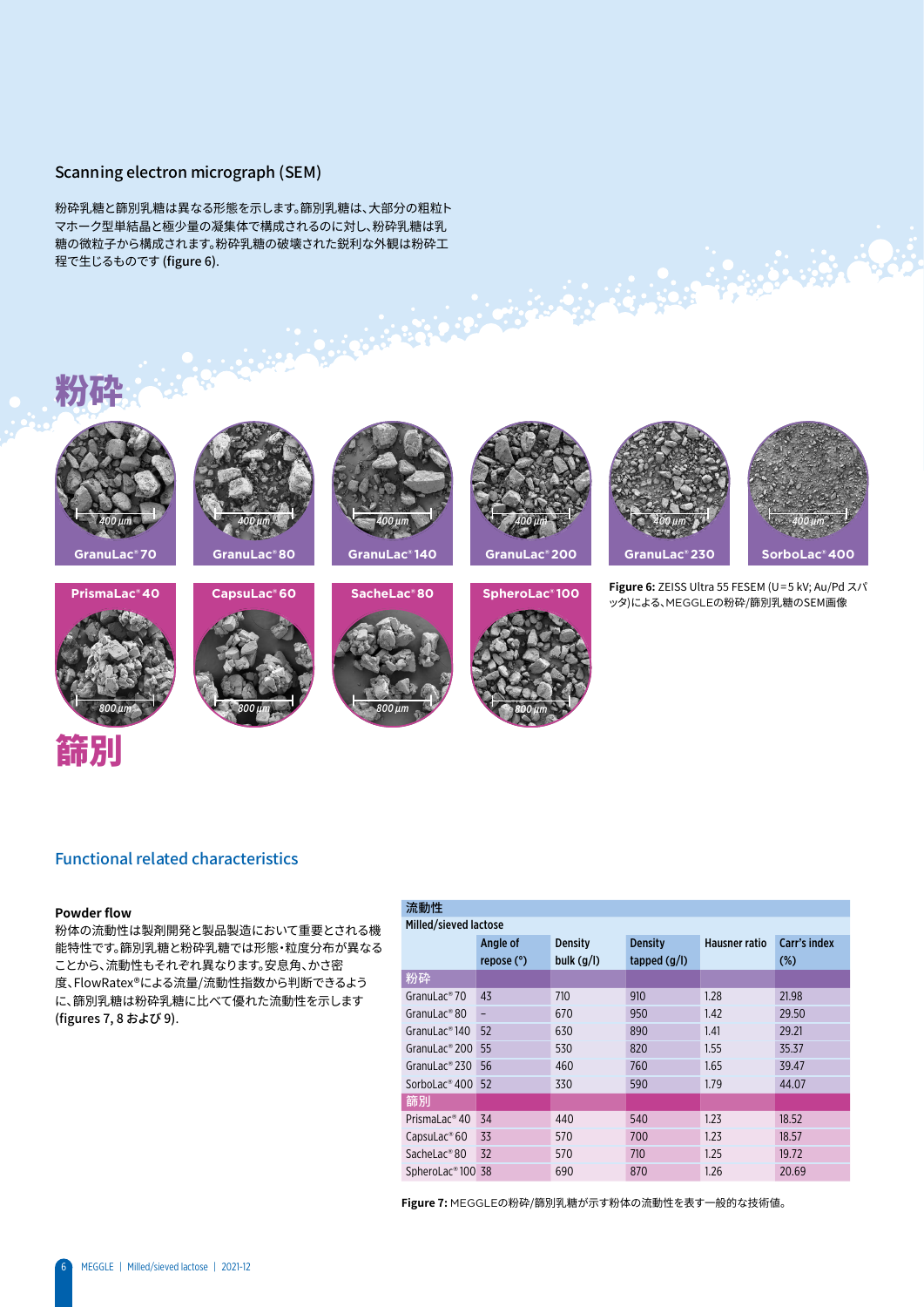

**Figures 8 および 9:** 篩別乳糖グレード PrismaLac ® 40, CapsuLac ® 60, SacheLac ® 80, SpheroLac ® 100 は、Flowability Index(FI)に表されるように、小さい径の開口部を 通して大きな流量を示す。粉砕乳糖グレードの例として使用したGranuLac ® 70は、高いFlowabillity Index(FI)に示されているように低い流動性をもたらす。

#### **Specific surface**

粉砕乳糖と篩別乳糖の形態の違いは、それぞれの比表面積にも反映されま す。粉砕乳糖は、粗粒の篩別乳糖に比べ比表面積が大きいため、粒子間相互 作用がより発生しやすくなります (figure 10).

#### **Packaging and shelf life**

欧州議会・理事会規則(EC) No. 1935/2004および米国連邦規則(CFR)21条 第174~178章に準拠した包装材料を使用しています。ICHガイドラインに沿 った安定性試験を行っており、安定性試験計画を実施しています。包装容量、 包材、品質保証期限の概略は Figure 11 のとおりです。

| Specific surface area determination by BET |                     |  |  |  |  |  |
|--------------------------------------------|---------------------|--|--|--|--|--|
| Milled/sieved lactose                      |                     |  |  |  |  |  |
|                                            | (m <sup>2</sup> /g) |  |  |  |  |  |
| 粉砕                                         |                     |  |  |  |  |  |
| Granul ac <sup>®</sup> 70                  | 0.26                |  |  |  |  |  |
| GranuLac® 80                               | 0.50                |  |  |  |  |  |
| Granul ac®140                              | 0.42                |  |  |  |  |  |
| GranuLac® 200                              | 0.75                |  |  |  |  |  |
| Granul ac® 230                             | 0.89                |  |  |  |  |  |
| SorboLac <sup>®</sup> 400                  | 2.10                |  |  |  |  |  |
| 篩別                                         |                     |  |  |  |  |  |
| PrismaLac <sup>®</sup> 40                  | 0.20                |  |  |  |  |  |
| CapsuLac® 60                               | 0.13                |  |  |  |  |  |
| SacheLac®80                                | 0.13                |  |  |  |  |  |
| SpheroLac <sup>®</sup> 100                 | 0.22                |  |  |  |  |  |

**Figure 10:** MEGGLEの粉砕・篩別乳糖グレードの代表 的な比表面積。BET比表面積・細孔容積測定機 Quantachrome Autosorb-3, adsorbent Kr2, ガス放出 時間と温度: 7 時間, 50 °C, 真空内。

| Packaging and shelf life       |             |                                                 |        |
|--------------------------------|-------------|-------------------------------------------------|--------|
| Milled/sieved lactose          |             |                                                 |        |
|                                | <b>Size</b> | <b>Material</b>                                 | 品質保証期間 |
| 粉砕                             |             |                                                 |        |
| GranuLac <sup>®</sup> 70       |             |                                                 |        |
| GranuLac <sup>®</sup> 80       |             |                                                 |        |
| GranuLac <sup>®</sup> $140$    | $25$ kg     | Paper bag with PE-EVOH-PE inliner               |        |
| GranuLac <sup>®</sup> 200      |             |                                                 | 36ヵ月   |
| GranuLac <sup>®</sup> 230      |             |                                                 |        |
| SorboLac <sup>®</sup> 400      | 20 kg       | Paper bag with an aluminum-laminated<br>inliner |        |
| 篩別                             |             |                                                 |        |
| Prismal $ac$ <sup>®</sup> 40   | $20$ kg     |                                                 |        |
| $C$ apsu $Lac$ <sup>®</sup> 60 |             | Paper bag with PE-EVOH-PE inliner               | 36ヵ月   |
| SacheLac <sup>®</sup> 80       | 25 kg       |                                                 |        |
| SpheroLac <sup>®</sup> 100     |             |                                                 |        |

**Figure 11:** MEGGLEの粉砕・篩別乳糖グレードの包装と品質保証期間

7